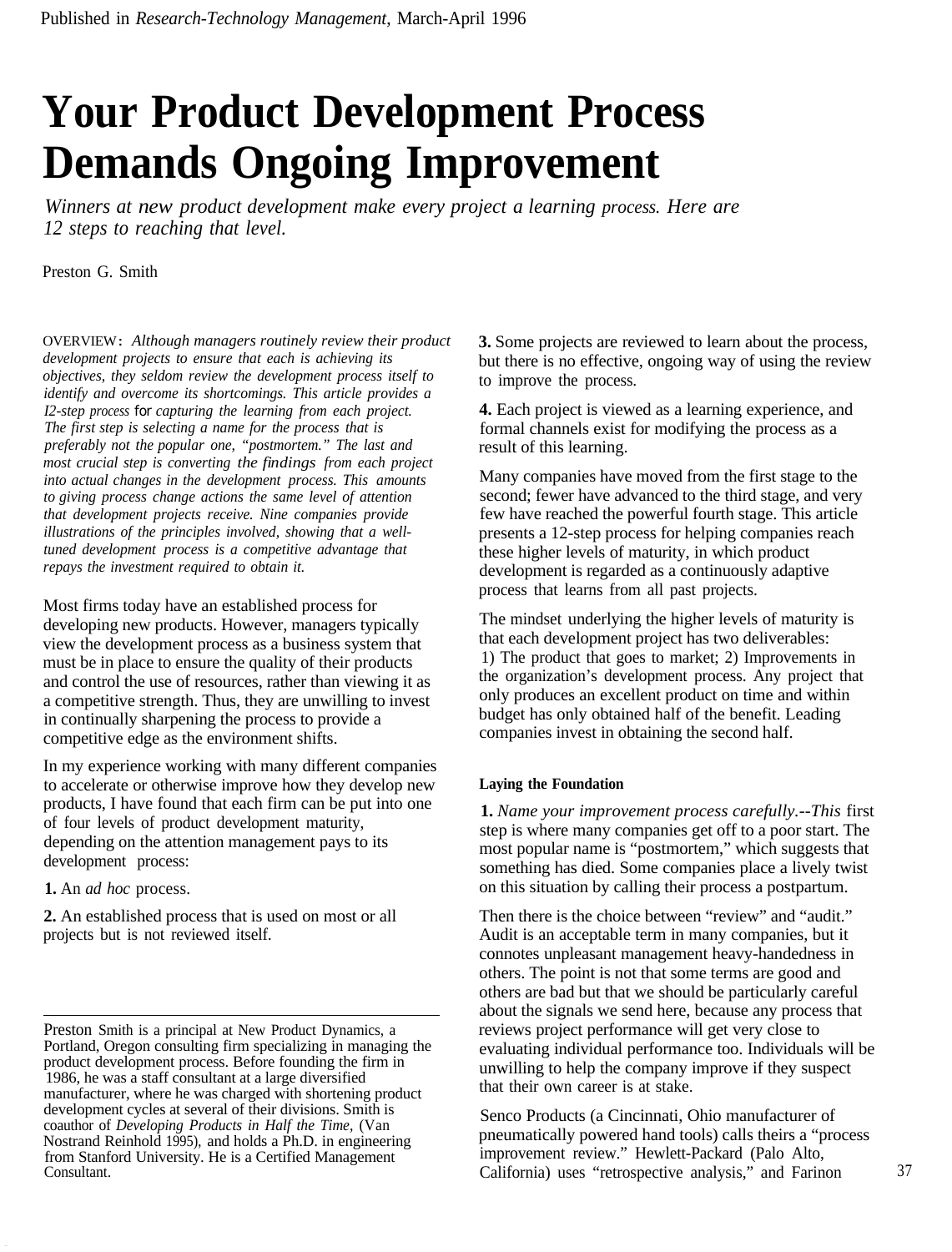Division of Harris Corporation (a supplier of microwave products and systems in San Carlos, California) calls it "lessons learned." I will simply use "process review," but I suggest that readers choose a name that fits their culture and objectives.

**2.** *Piggyback on existing strengths*.--After choosing your name, borrow from the best of your management processes. Perhaps you are using continuous improvement in another part of your business and can adopt this as a model for starting development process reviews. Perhaps you have redesigned one of your other business processes and can use this as a model. Many companies are training their employees in meeting and process analysis skills that will contribute to understanding the development process and how to improve it.

**3.** *Pick a reviewing pattern.--*For process reviews to become routine, you will need a pattern for determining when they are to be conducted. There is no single answer here; it depends on objectives and company style. The most obvious pattern is simply to review each project as it is completed, as illustrated at the top of Figure 1. The major weakness of this approach is that it can take considerable time for a project to finish, and the learning is therefore delayed. Senco overcomes this problem by completing a minor review at the end of each phase and a more comprehensive review at project conclusion.

Another approach is to review the development process for all projects annually. This has two potential advantages. One is that several projects can be compared simultaneously for common issues, and the other is that an annual review can make it easier to obtain the senior management approval and attention crucial to making substantial changes.

The bottom diagram in Figure 1 illustrates a standing committee charged with continually upgrading the development process. The committee meets for perhaps a couple of hours every week and monitors every project regularly. This suggests a substantial commitment to improving the development process, and improvement can be rapid,with such continual attention. Potential weaknesses are that the product developers may view the committee as "fluff," or it may have little authority to make major changes. Clearly, the committee must be well linked to senior management in order to benefit from the time devoted by the committee.

Figure 1 does not cover all of the possibilities. For example, Forma Scientific (a Marietta, Ohio producer of cell culture incubators and other laboratory equipment) set up a new product development team, not to improve the process but to actually build it. That is, rather than establish a development process in the abstract in advance, Forma's new product process development team interacted with the product development teams to develop 38 its process as it developed the products.

*Any prqject that only produces an excellent product on time and within budget has only obtained half the benefit.*

To select a pattern for your process review process, consider your objectives and your current situation. Typical considerations include:

If The effort you are willing to commit to reviewing projects and implementing process changes.

How much you are willing to burden development teams with this task.

I How and when decisions on significant process changes are made in the company.

How strongly you are wedded to project phase milestones, which will influence the review points.

How you are going to compare across projects to generalize conclusions.

How quickly you would like to correct specific weaknesses in your process.

In The relative importance of development time, product cost, development expense, and product quality in your business.

To achieve your specific objectives, a mix or hybrid may be appropriate. For example, Senco combines a standing quarterly review with the reviews of individual projects mentioned earlier. Says Senco's product development manager, Scott Allspaw: "Until we develop the habit of ongoing process improvement, we're meeting quarterly to ensure a continuous upgrading of our product development efforts."

The development team at Baker Oil Tools (a manufacturer of downhole safety valves in Broken Arrow, Oklahoma) is authorized to make minor process changes and try alternatives stemming from the team's weekly development process meetings. Then, at major project milestones, the project team meets with a senior management committee to recommend broader improvements.

Managers are familiar with development, design or project reviews in which accomplishments regarding time, cost and design quality are compared against plan and variances are noted. Such reviews are sufficient for managing projects but are inadequate to reach our goal here-learning from projects. To learn, we must go further, asking:

• How did this occur?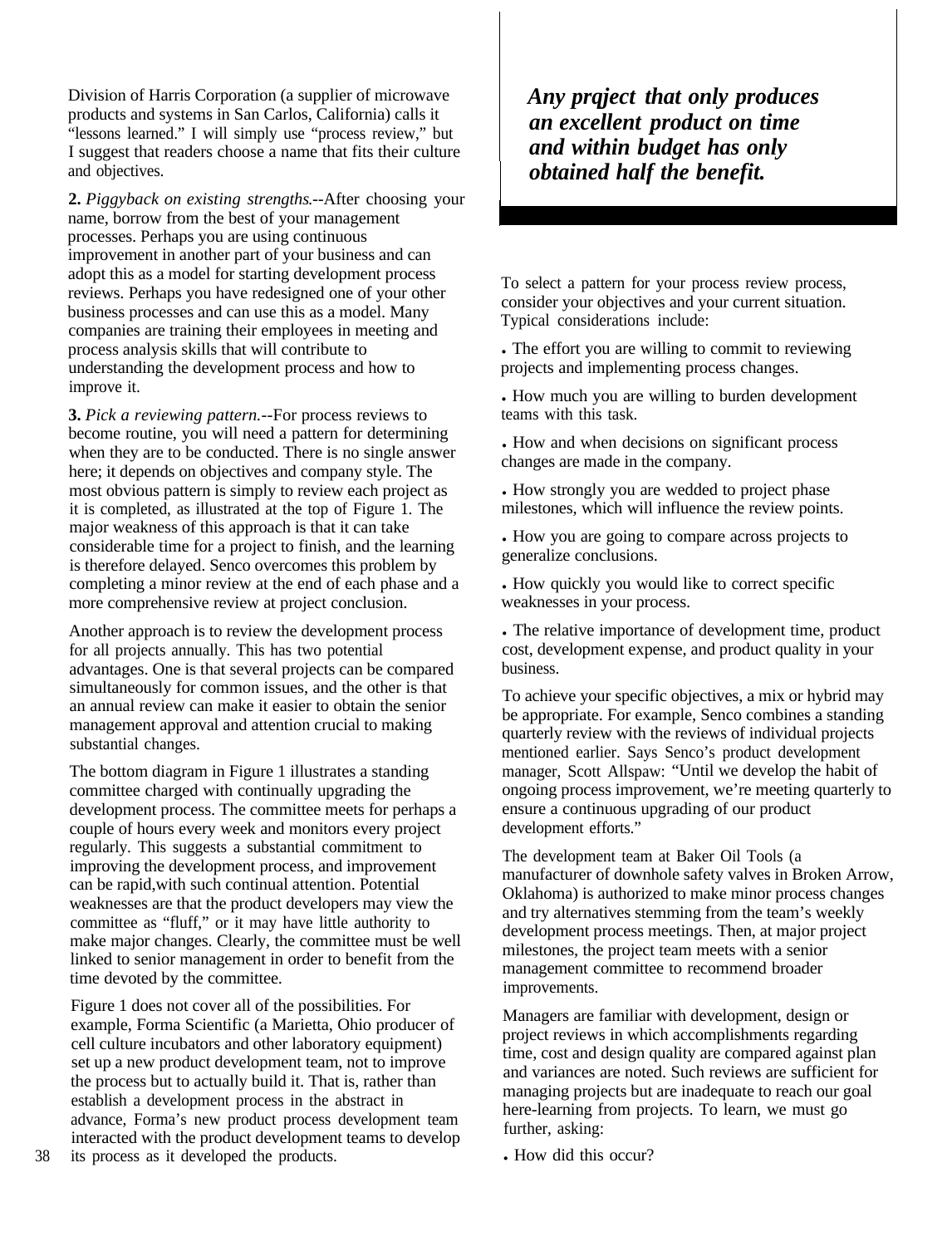

*Figure 1.*—*From top to bottom, four of the many possible patterns for <i>timing process reviews.*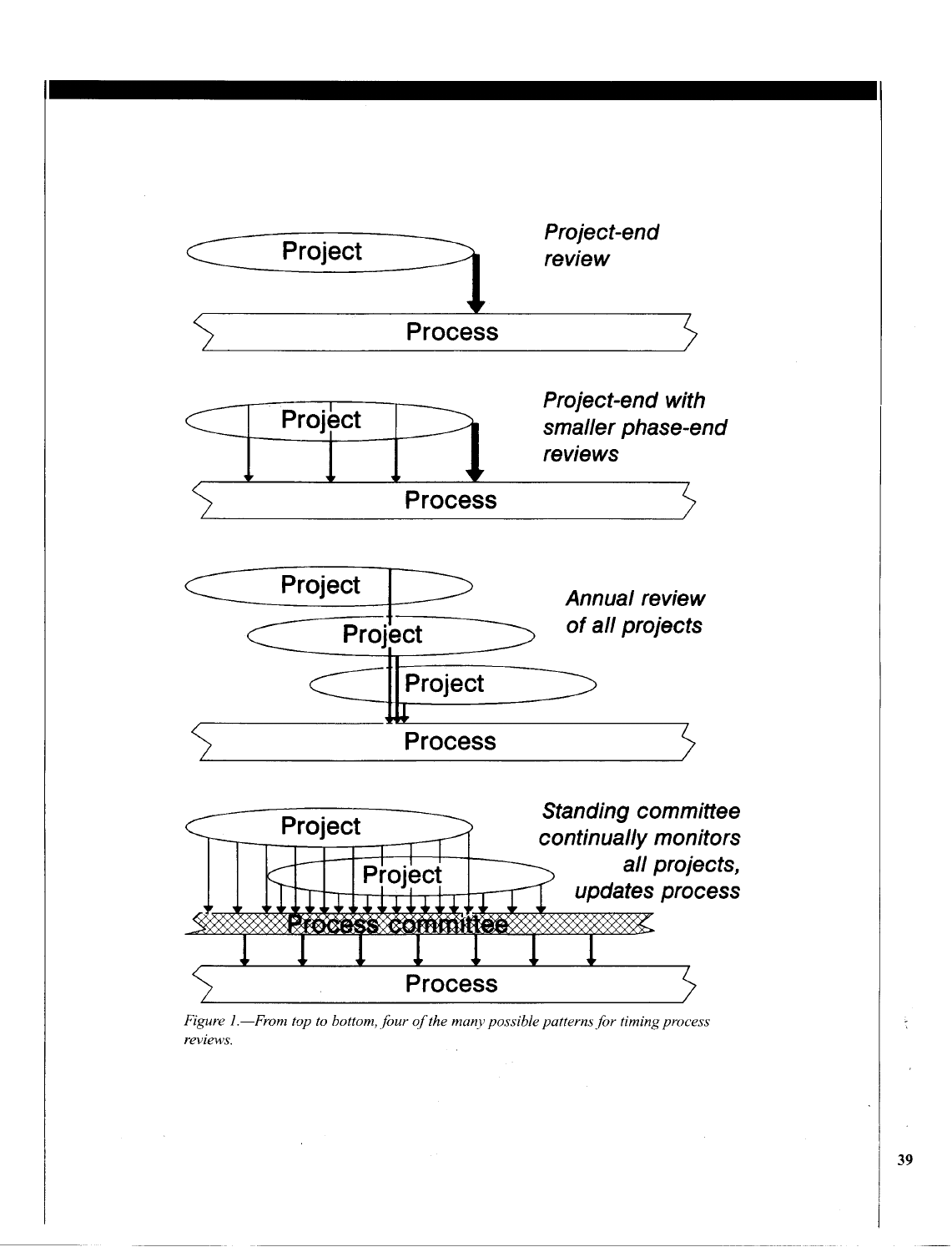- . How often does it occur?
- . What could be done to prevent recurrence?
- . Who will work on fixing the process?
- How will we know when it is fixed?

#### **Conducting Reviews**

**4.** *Assign a reviewer*.--After you know how you will be reviewing your process, consider who the reviewer will be. This is not an issue with relatively informal development team self-reviews, but it is critical for broader-based or more intensive reviews. Basically, the reviewer(s) must have an independent viewpoint, without a vested interest in the project under review. In addition, the reviewer should be able to engender real sharing and learning about the process, rather than an attitude of "auditing" it for mistakes. Three types of individuals may qualify:

• Product developers currently assigned to other projects.

• Those from "neutral" departments, such as corporate quality or human resources.

<sup>l</sup>Outsiders, such as consultants, facilitators, retirees, or benchmarking partners.

Reviewers should also be familiar with your products, processes and product development in general, so that they can place suggestions in context and spot a gem or red herring when they see it. In this regard, an outside product development expert or an employee who has recently transferred from a competitor can add value to the process by drawing from other experiences.

**5.** *Constuctively balance positive and negutive findings*.--Strive for balance in conducting the review. Some companies tend to concentrate on the pleasant experiences and avoid conflict or failures. Consequently, there is the temptation at all levels to make the project look good, as though the people were writing a press release on it. The only problem with this is that it distracts us from what we are about, which is learning from our mistakes.

On the other hand negative feedback that "poisons the well" is especially destructive. We must take time to understand what we did well and the reasons for the success, and to reinforce what we need to continue doing.

At Convex Computer (a Richardson, Texas-based producer of supercomputers and scalable servers) the review is structured to cover both successes, called the "gold buckets," and mistakes, called the "brown buckets" because of their dirtier nature. Reviews are structured to cover the brown buckets first in order to get people talking, then to close with the gold buckets to help people

*Our objective is to learn how to <sup>I</sup> do the-job better, faster or more effectively.*

*6. Focus on an improved process*.--One problem with calling the reviews "audits" is that an audit suggests the purpose is to ensure that all rules were followed, whereas our objective is to learn how to do the job better, faster or more effectively. In fact, effectiveness may be enhanced by not following all steps every time, and a good review will uncover non-value-added activities that might be eliminated. Thus, "audit" suggests that the process is sacred, missing the whole point that our job instead is to streamline the process. An audit may stifle the very creativity we are trying to foster in learning about the process. For example, Fluke Corporation (an Everett, Washington producer of electronic test instruments) does conduct true process audits to inspect for conformance to process criteria, but they are careful to keep these audits totally independent of their process reviews.

Just as "audit" sends the wrong message as to what we are about, tying a process review to the company's reward system corrupts the objective and inhibits the free flow of information. You may wish to recognize a development team's accomplishments, but this should have nothing to do with learning about how the process might be improved. Specifically, maintain a clear separation between process reviews and personal performance appraisals.

As you modify your development process, remember that control systems, such as development procedures, tend to grow naturally with time. Consequently, maintain a conscious effort to eliminate as much from the process as you add to it. Otherwise, the process will grow imperceptibly slower and more bureaucratic as it is "improved."

### **Collecting Information**

Process reviews are beneficial to the extent that they produce data supporting process change. Accordingly, reviewers collect two types of mutually supportive information about the project: qualitative information, in the form of participant interviews, and quantitative information, usually as metrics.

**7.** *Interview key participants.*--In selecting interviewees, consider four types of participants:

• Project participants (team members), who will have an inside view of the process's strengths and weaknesses.

<sup>l</sup>Those in supporting roles, who contribute to the product's development but are not considered members of

40 leave the review with a positive feeling.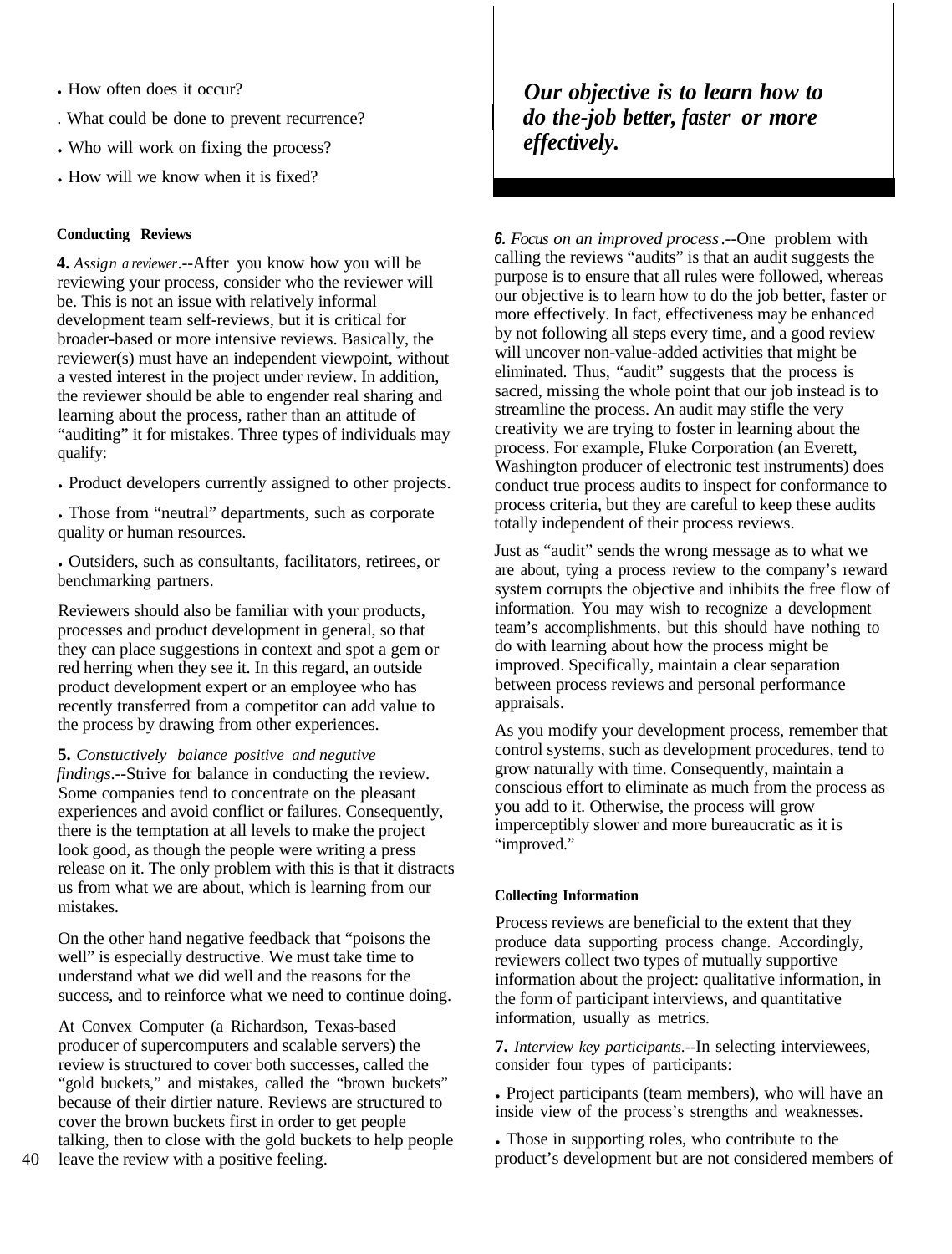the development team, including buyers, industrial engineers and cost accountants; to them, this project is just one of many they must service.

Internal customers of the development team's efforts, usually production and sales; these people are in a good position to judge the quality of the development work, because they will have to deal with the resulting problems.

If the process beneficiary, who is the executive (usually of sales or marketing) who most directly benefits from having a timely, successful new product; this individual should have the clearest picture of the corporate value of an improved development process.

My normal approach is to interview the process beneficiary first to get the big picture as to how well the project and the product satisfied broader organizational objectives. This provides guidance on where emphasis should be placed for the remainder of the review. The next step is to work with the development team as a group to capture where this project advanced the development process and where the team encountered difficulties with the process. Finally, I interview selected internal customers and those in supporting roles to understand strengths and weaknesses from their posititon in the organization; their opinion on a certain point may vary from that of the development team.

**8.** *Back up the interviews with data*.--These interviews provide a great deal of relatively soft information. Quantitative measures, or metrics, can be used to focus on specific questions that have arisen in the interviews or to measure specific variables that relate to the firm's success. For example, manufacturing may observe that there were too many design changes late in the development cycle, so we collect data on engineering change notices issued by project phase and relate them to other comparable projects. This is a process of hypothesis testing, firming up the verbal data.

Generalizing on a practice often used in software development, Fluke Corporation monitors several types of defects, such as the number of parts changed per week, changes in specifications, and project plan changes. Fluke has also found complexity to be a revealing parameter, so they measure percent reuse of parts, percent reuse of integrated circuit design and the number of manufacturing processes used for the product.

Baker Oil Tools measures Suggested Dimensional Changes (from manufacturing), numerical control programming changes, and changes in manufacturing methods as indicators of how well their development process is working.

Randy Englund a project manager at Hewlett-Packard points out that metrics should be used to reinforce desired behavior. "People should know what they can do differently to change how the data reflect their

*Fluke Corp. monitors several types of defects, such as the number of parts changed per week, changes in specifications and project plan changes.*

performance," he says. "For example, a report could show progress on software defect resolution."

1

**9.** *Measure progress with ongoing metrics*.--Although this use of metrics has the advantage of being responsive and adaptive, it provides little continuity with which to judge progress from project to project. Thus, other metrics are needed to provide an ongoing measure of performance relative to corporate goals. These may include cycle time for the entire development process or for critical phases or activities, such as prototyping cycles.

Cost and effectiveness measures are other common possibilities. Such broad metrics may not be powerful diagnostic tools, but they monitor how well the development process is achieving its objectives. Consequently, these trend metrics should be:

• Relatively permanent, as their value increases with the number of projects they can be used to compare.

. Well aligned with process objectives, to avoid misguiding people; for example, it would seem appropriate to track how well the project met its expense budget, but project economics analyses seldom suggest that project expense is a strong driver of new product profitability (*1*).

Convex Computer uses the metric of manufacturing scrap dollars over the product introduction period to compare projects and monitor where improvements occur. This has the advantage of being "bottom line" oriented and it is already tracked by the financial systems. Note that this measure aims at exposing root causes of the scrap: design process weaknesses early in the cycle and unanticipated redesign effort during the production startup phase, both of which lead to development expense overruns and schedule slippage.

Eastman Chemical (1993 Malcolm Baldrige National Quality Award winner, which manufactures chemicals, plastics and fibers in Kingsport, Tennessee) tracks net present value of their research projects as they pass various gates of Eastman's innovation process. This ensures that they are concentrating effectively on those projects that add value to the company's bottom line.

Meyer provides additional guidance on measures, focusing particularly on ones that help a development team to monitor itself (*2*). One of his points is that, to 41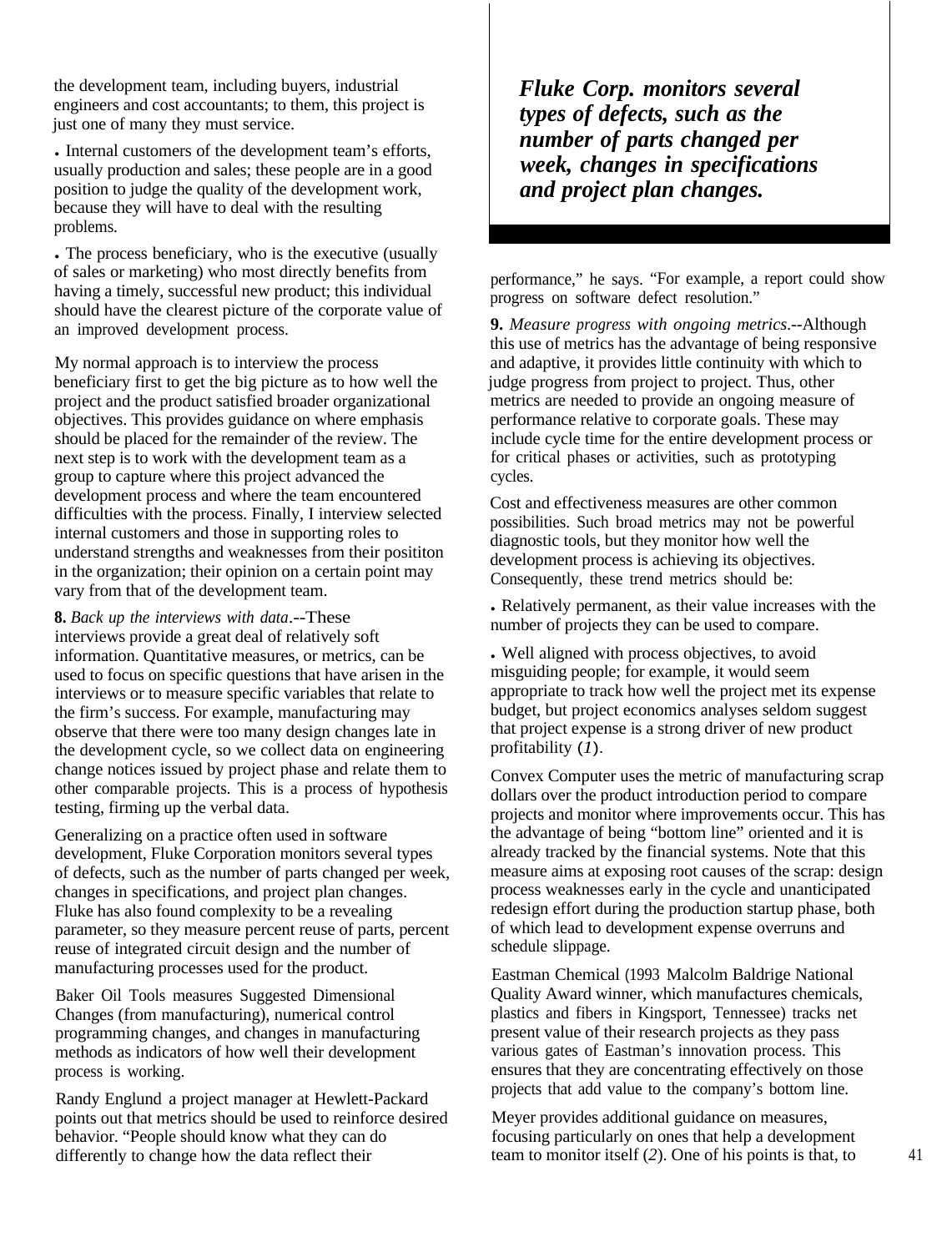## **Software Development: A Rich Source of Metrics Ideas**

Although many managers are drawn to the concept of using metrics, they find it difficult to specify useful metrics. I have found it helpful to borrow heavily from what software developers have learned about constructing metrics.

Software is a valuable starting place, both because it lends itself to quantification and because it has shown itself to be notoriously difficult to manage, thus drawing considerable remedial attention. Grady and Caswell, for example, explain how the software development process

is measured at Hewlett-Packard (3,4). A pair of their charts below illustrates how metrics can help orient developers toward the reuse of existing code-r existing mechanical or electrical components, or existing chemical compounds, as the case may be.

Although it may appear obvious that reused product components reduce development labor and decrease risk dramatically, developers who pride themselves in inventing often need powerful evidence to adopt such changes in style. Leading software companies have learned how to use such metrics effectively to improve their product development.--**P.G.S.**

#### **Defects/KNCSS**



*Figure 2.--Hewlett-Packard divided its sofware development projects into the four categories represented by the fourbars, demonstrating that projects making considerable use of existing code carried considerable advantuge in both productivity and defect reduction. KNCSS = Thousand lines of noncomment source stutements. (From Grady/Caswell,* Software Metrics: Establishing a Company-Wide Program, *copyright 1987, pp. 111-112. Reprinted by permission of Prentice-Hall, Inc., Englewood Cliffs, New Jersey.)*

maintain focus, the number of metrics must be limited to fewer than 15. (See "Software Development: A Rich Source of Metrics Ideas," this page.)

### <sup>I</sup> **Closing the All-Important Feedback Loop**

The only reason we conduct process reviews is to improve the process. While this may seem obvious, this final step fails to occur in all too many cases. Analyzing and discussing improvement opportunities is far easier

42 than committing to actually improve.

**10.** *Establish a closure mechanism.--*In order to benefit from the effort expended on the review, you need a leak-proof system to convert findings into action. Those with the authority and resources to make changes in the process must initiate and monitor the change process. Although some changes can be handled relatively informally at a low level, others will require a massive effort led from the top of the company.

AT&T's Global Business Communications Systems (GBCS---Middletown, New Jersey) analyzes their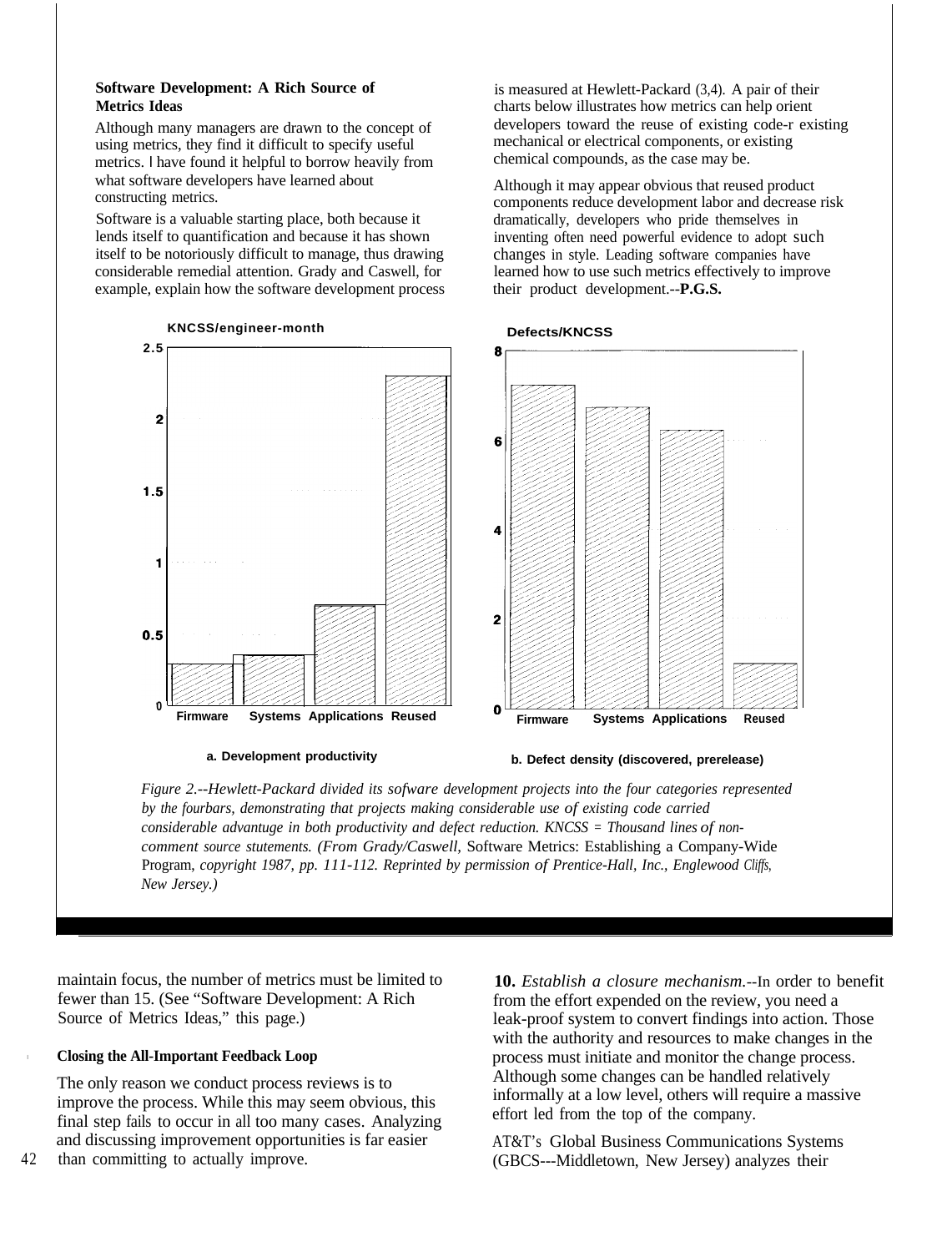process using several quality tools, such as affinity analysis, to identify candidate process improvements. Then, they charter quality improvement teams to develop and deploy process improvements. To ensure that the improvement concepts are incorporated into the GBCS process, they schedule activities, allocate budgets, assign staffing, and act on the results of their quality improvement teams in the same way as they handle development projects.

Although each firm will have its own style for guaranteeing closure, fundamentally it comes down to the tools of effective management: accountable individuals or teams, due dates and available resources.

The resource issue cannot be overemphasized. Conducting effective reviews will divert resources from activities, such as product development, with more immediate payoff, and taking action on certain findings will usually demand even more resources. Thus, an improved development process must be viewed as a strategic investment, just like a new laboratory. How much you are willing to invest depends on how quickly you wish to improve. Viewing the benefits as being free is a prescription for failure.

Each company should design its own change management system in accordance with its culture and style, its needs, its position on the learning curve, and the resources it is willing to invest. In most cases, a process manager is an important ingredient of a successful system. This manager-who actually may range from one person working part time to a group of dozens in a large company-consolidates, updates and preserves the list of improvement options, and monitors both the review process and the current action projects. Generally, process managers do not decide which improvement actions are undertaken or actually work on the improvement actions themselves.

Here are a few examples of how organizations have applied these principles to actually change the way they do business:

• Harris-Farinon has learned that for certain components with specific development needs, such as applicationspecific integrated circuits (ASICs) or microwave power amplifiers, they can improve supplier responsiveness by tailoring subprocesses to their suppliers' individual process needs rather than imposing a Farinon process.

• Through process reviews, Convex Computer learned that technical risk assessments and planning early in the project were considered to be obstacles by the engineers. Yet, the same process reviews also demonstrated the need for such risk management. Consequently, resistance to risk management abated, which has led to early identification of latent problems and has been a key to reducing development cycle time by 50 percent while also reducing scrap costs.

*The only reason we conduct process reviews is to improve the process.*

• Through its process reviews, Baker Oil Tools has discovered the need for cross-functional job titles that reflect concurrent design of products and their associated manufacturing processes. For example, a senior tool engineer is now called a senior product development technologist.

#### **Institutionalizing the Process**

Companies that do well at learning from and improving their development processes do not regard process improvement as a one-time activity or a luxury reserved for times when they can afford it. Instead they seek to make it a way of life, a normal part of business activity. Their first step is to appoint a permanent process manager and assign basic resources for reviews and improvement actions.

**11.** *Review every project.*--Do not review an occasional project that proceeded especially well or poorly, but expect to learn from every project (above a certain threshold in size). There are practical reasons for this. Most companies do not have a large-enough sample of projects to see patterns clearly; they need all of the reviews they can get.

More subtly, selecting certain projects for review makes them special. They turn out to be congratulatory exercises for the participants--or worse, witch hunts--which erodes the learning and suggests to the participants that both they and the process are on trial. Selective reviews weaken the desired habit, which is that reviews are an expected and normal part of every project.

**12.** *Align the process with corporate objectives.--As* with most cultural changes, a key part of building the reviewis-normal environment is ascertaining that it is supported by corporate expectations and rewards. For example, those who participate in the process should be given time to participate and compensated adequately for their involvement. At a practical level, consider providing a charge number for those participating in process improvement, so that the time is not viewed as being stolen from other activities. Also, cultivate intrinsic motivators, such as the satisfaction that comes from knowing one is making an important contribution to the company.

At Eastman Chemical, top management demonstrates its interest in improving its innovation process by regularly setting aside time to review project learnings. Also, the firm has changed its Quality Management Process to 43